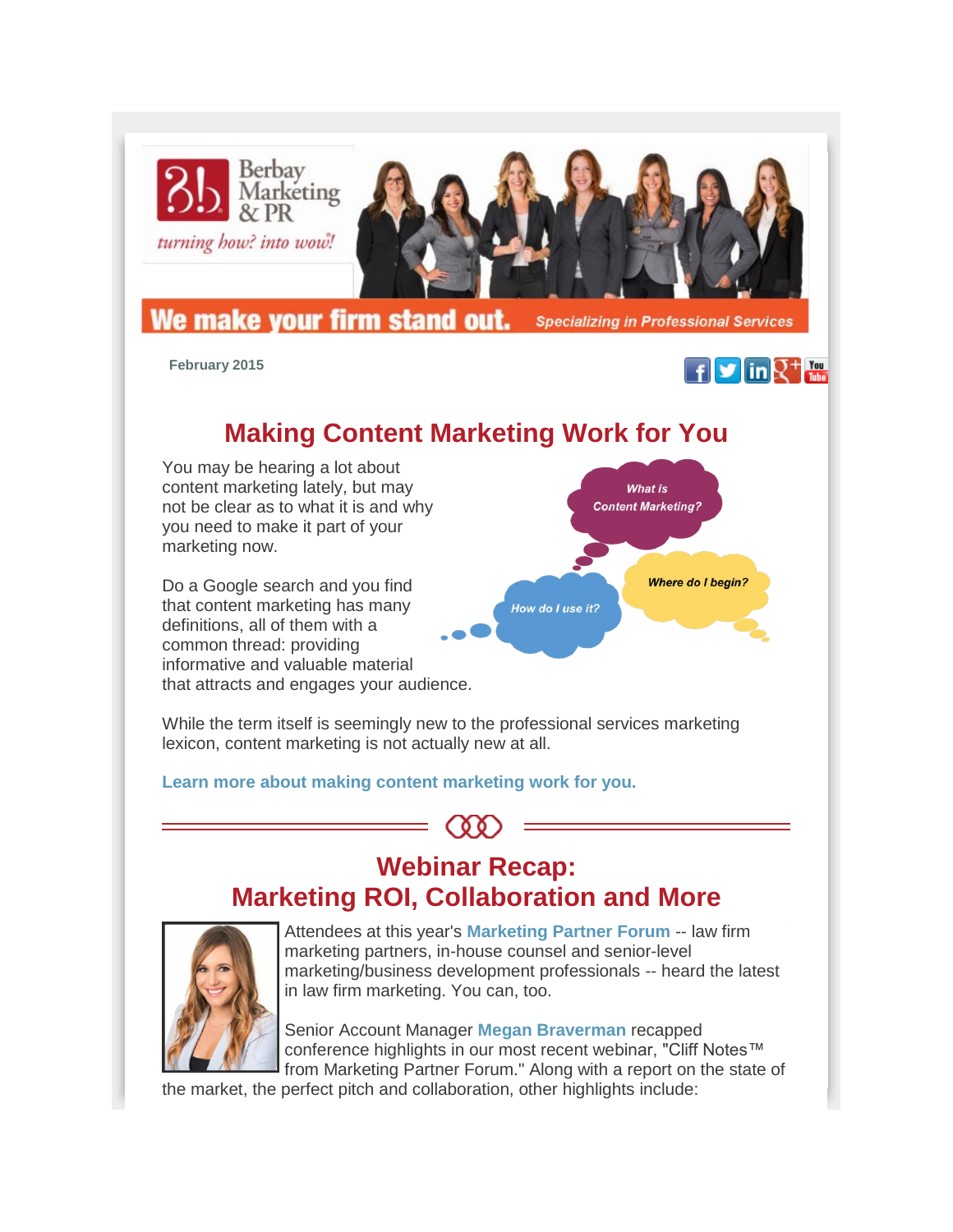- **ROI.** According to the 2015 Thomson Reuters Legal Executive Institute Benchmarking Survey, a whopping 75% of lawyers do not track where their business comes from. If you do not track results, you do not know how to invest your business development dollars.
- **Collaboration.** You can't effectively sell your firm unless you know what your firm's other offices and practice areas do.
- **Decluttering.** It's time to declutter your marketing materials and ensure your message is very clear. Don't say what you can show.

#### **[Listen to the webinar.](http://r20.rs6.net/tn.jsp?e=001jqgYNcxrotwA0YKYOs23Yc2qPVZ76W85NvUg6wLdjZuznkm8MzJ-HMcBKvEL_MW5nj9_hzmYDVq44dNF5Chc0PgcVVNfPMmffwEe_VRrGT7XYoc2GJJgicFEHPF9X9lSvq_DYb4tWsY=)**





Take your marketing to the next level with our 2015 webinar series "To the Max"! Webinars include topics such as:

- Tweeting for Business, February 19. **[Register here.](http://r20.rs6.net/tn.jsp?e=001jqgYNcxrotwA0YKYOs23Yc2qPVZ76W85NvUg6wLdjZuznkm8MzJ-HMcBKvEL_MW5nRahyyYFqmVruhtlc33rivM9YcDoOR1rrdr0b5VArPzQeepKq59YTqLAbe8PH0I0WzveNiiYjUoXE1SXyx2uYRPB_6dWRRy_)**
- Producing and Packaging Your Niche Practice, March 16.

**[Mark your calendars now for the 2015](http://r20.rs6.net/tn.jsp?e=001jqgYNcxrotwA0YKYOs23Yc2qPVZ76W85NvUg6wLdjZuznkm8MzJ-HMcBKvEL_MW5nRahyyYFqmUeFxvyhrXNaAgm3qCaO-rTnRW-TTAKenVQM6I1BPBWmbOLbCsZEMRolDwu4kMKpqr4ZXq_gOpOVjC_qtIf4TvSy9pfSqu5UCUWFYFzyyKMIQ==)  [line-up](http://r20.rs6.net/tn.jsp?e=001jqgYNcxrotwA0YKYOs23Yc2qPVZ76W85NvUg6wLdjZuznkm8MzJ-HMcBKvEL_MW5nRahyyYFqmUeFxvyhrXNaAgm3qCaO-rTnRW-TTAKenVQM6I1BPBWmbOLbCsZEMRolDwu4kMKpqr4ZXq_gOpOVjC_qtIf4TvSy9pfSqu5UCUWFYFzyyKMIQ==)**.

#### **Before You Attend the Next Conference**



Make the most out of your conference attendance. Prepare ahead of time with our checklist: "**[10 Steps to Maximize](http://r20.rs6.net/tn.jsp?e=001jqgYNcxrotwA0YKYOs23Yc2qPVZ76W85NvUg6wLdjZuznkm8MzJ-HMcBKvEL_MW5nRahyyYFqmUeFxvyhrXNaAgm3qCaO-rTnRW-TTAKenVQM6I1BPBWmfNDlIioaYVrQc4WI62Tm-JQ5rPTC76jcQFGomJe6ERndQyAl39WB1dZPgTFw3gp2Q==)  [Your Conference Experience](http://r20.rs6.net/tn.jsp?e=001jqgYNcxrotwA0YKYOs23Yc2qPVZ76W85NvUg6wLdjZuznkm8MzJ-HMcBKvEL_MW5nRahyyYFqmUeFxvyhrXNaAgm3qCaO-rTnRW-TTAKenVQM6I1BPBWmfNDlIioaYVrQc4WI62Tm-JQ5rPTC76jcQFGomJe6ERndQyAl39WB1dZPgTFw3gp2Q==)**."

Not sure which conference to attend? Check out our **[conference calendar](http://r20.rs6.net/tn.jsp?e=001jqgYNcxrotwA0YKYOs23Yc2qPVZ76W85NvUg6wLdjZuznkm8MzJ-HMcBKvEL_MW5nRahyyYFqmUeFxvyhrXNaAgm3qCaO-rTnRW-TTAKenVQM6I1BPBWmVBVrU7UHwrZdwEG5TbxpwAa7M67BfanhlAEBDswoVzXlbQ8lwMS45Z0ITRaYaJ-Ww==)** for a variety of options for professional services firms.

### **Client Success: All Eyes on Me**